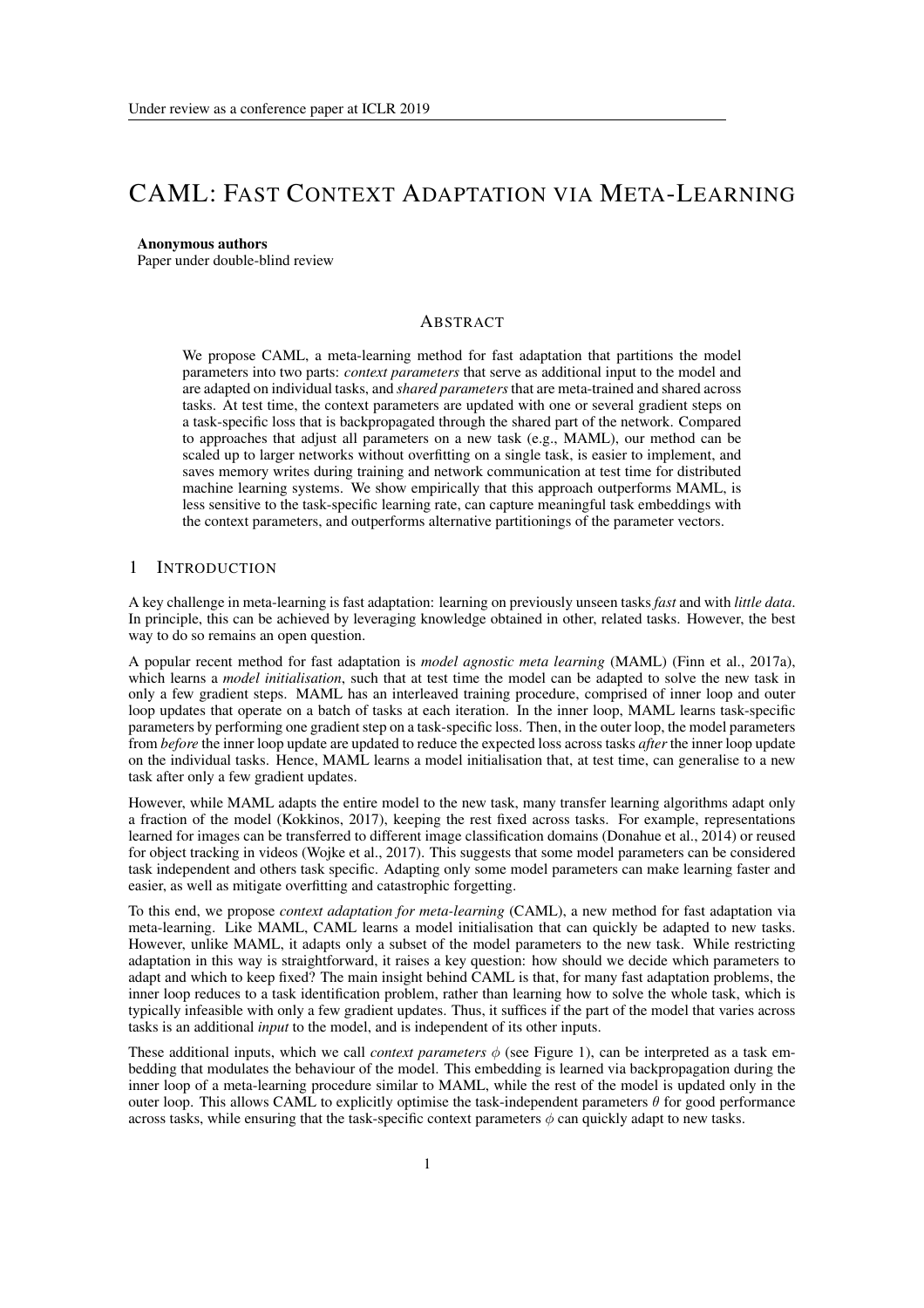This separation of task solver and task embedding has several advantages. First, the size of both components can be chosen appropriately for the task. In particular, the network can be made expressive enough without overfitting to a single task in the inner loop, which we show empirically MAML is prone to. Model design and architecture choice also benefit from this separation, since for many practical problems we have prior knowledge of which aspects vary across tasks and hence how much capacity the context parameter  $\phi$  should have. Like MAML, our method is model-agnostic, i.e., it can be applied to any model that is trained via gradient descent. However, CAML is easier to implement: assigning the correct computational graphs for higher order gradients is done only on the level of the context parameters, avoiding manual access and operations on the network weights and biases. Furthermore, parameter copies are not necessary which saves memory writes, a common bottleneck for running on GPUs. CAML can also help distributed machine learning systems, where the same model is deployed to different machines and we wish to learn different contexts concurrently. Network communication is often the bottleneck, which is mitigated by only sharing the (gradients of) context parameters.

We show empirically that CAML outperforms MAML on a regression and classification task and performs similarly on a reinforcement learning problem, while adapting significantly fewer parameters at test time. We observe that CAML is less sensitive to the inner-loop learning rate, and can be scaled up to larger networks without overfitting. We also demonstrate that the context parameters represent meaningful embeddings of tasks, confirming that the inner loop acts as a task identification step.

# 2 BACKGROUND: META-LEARNING FOR FAST ADAPTATION

We consider settings where the goal is to learn models that can quickly adapt to a new task with only little data. To this end, learning on the new task is preceded by meta-learning on a set of related tasks. Here we describe the meta-learning problem for supervised and reinforcement learning, as well as the method MAML.

#### 2.1 PROBLEM SETTING

In few-shot learning problems, we are given distributions over training tasks  $p_{\text{train}}(\mathcal{T})$  and test tasks  $p_{\text{test}}(\mathcal{T})$ . Training tasks can be used to learn how to adapt fast to any of the tasks with little per-task data, and evaluation is done on previously unseen test tasks. Unless stated otherwise, we assume that  $p_{\text{train}} = p_{\text{test}}$  and refer to both as *p*. Tasks in *p* typically share some structure, so that transferring knowledge between tasks speeds learning. During each meta-training iteration, a batch of *N* tasks  $\mathbf{T} = \{\mathcal{T}_i\}_{i=1}^N$  is sampled from *p*.

**Supervised Learning.** In a supervised learning setting, we learn a model f that maps data points  $x \in \mathcal{X}$  that have a true label  $y \in \mathcal{Y}$  to predictions  $\hat{y} \in \mathcal{Y}$ . A task  $\mathcal{T}_i$  is defined as a tuple  $\mathcal{T}_i = (\mathcal{X}, \mathcal{Y}, \mathcal{L}, q)$ , where  $\mathcal{X}$  is the input space,  $\hat{y}$  is the output space,  $\hat{L}(y, \hat{y})$  is a task-specific loss function, and  $q(x, y)$  is a distribution over labelled data points. We assume that all data points are drawn i.i.d. from *q*. Different tasks can be created by changing any element of  $\mathcal{T}_i$ .

Training in the supervised meta-learning setting proceeds over meta-training iterations, where for every task  $\mathcal{T}_i \in \mathbf{T}$  from the current batch, we sample two datasets  $\mathcal{D}_i^{\text{train}}$  (for training) and  $\mathcal{D}_i^{\text{test}}$  from  $q_{\mathcal{T}_i}$ :

$$
\mathcal{D}_i^{\text{train}} = \{ (x, y)^{i, m} \}_{m=1}^{M_i^{\text{train}}}, \qquad \mathcal{D}_i^{\text{test}} = \{ (x, y)^{i, m} \}_{m=1}^{M_i^{\text{test}}},
$$
\n(1)

where  $(x, y) \sim q_{\mathcal{T}_i}$ .  $M_i^{\text{train}}$  and  $M_i^{\text{test}}$  are the number of training and test datapoints, respectively. The training data is used to update *f*, and the test data is then used to evaluate how good this update was, and adjust *f* or the update rule accordingly.

**Reinforcement Learning.** In a reinforcement learning (RL) setting, we aim to learn a policy  $\pi$  that maps states  $s \in S$  to actions  $a \in A$ . Each task corresponds to a *Markov decision process* (MDP): a tuple  $\mathcal{T}_i = (\mathcal{S}, \mathcal{A}, r, q, q_0)$ , where *S* is a set of states, *A* is a set of actions,  $r(s_t, a_t, s_{t+1})$  is a reward function,  $q(s_{t+1}|s_t, a_t)$  is a transition function, and  $q_0(s_0)$  is an initial state distribution. The goal is to maximise the expected cumulative reward  $\mathcal J$  under  $\pi$ ,

$$
\mathcal{J}(\pi) = \mathbb{E}_{q_0, q, \pi} \left[ \sum_{t=0}^{H-1} \gamma^t r(s_t, a_t, s_{t+1}) \right], \qquad (2)
$$

where  $H \in \mathbb{N} \cup \infty$  is the horizon and  $\gamma \in [0, 1]$  is the discount factor. Again, different tasks can be created by changing any element of  $\mathcal{T}_i$ .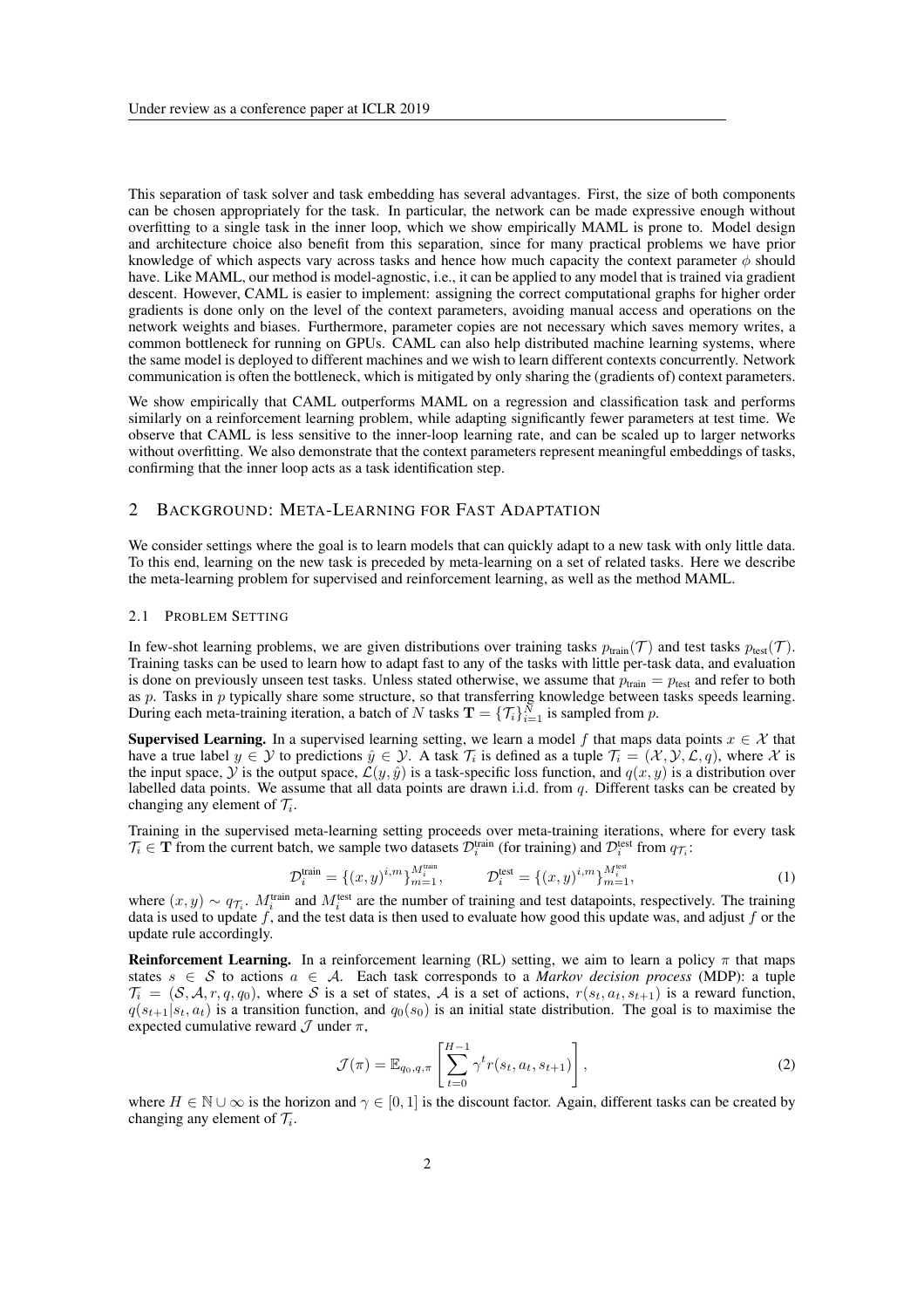During each meta-training iteration, for every task  $T_i \in \mathbf{T}$  from the current batch, we first collect a trajectory

$$
\tau_i^{\text{train}} = \{s_0, a_0, r_0, s_1, a_1, r_1, \dots, s_{M_i^{\text{train}} - 1}, a_{M_i^{\text{train}} - 1}, r_{M_i^{\text{train}} - 1}, s_{M_i^{\text{train}}}\},\tag{3}
$$

where the initial state  $s_0$  is sampled from  $q_0$ , the actions are chosen by the current policy  $\pi$ , the state transitions according to  $q$ , and  $M_i^{\text{train}}$  is the number of environment interactions available, We unify several episodes in this formulation: if the horizon *H* is reached within the trajectory, the environment is reset using  $q_0$ . Once the trajectory is collected, this data is used to update the policy. Another trajectory  $\tau_i^{\text{test}}$  is then collected by rolling out the updated policy for  $M_i^{\text{test}}$  time steps. This test trajectory is used to evaluate the quality of the update on that task, and to adjust  $\pi$  or the update rule accordingly.

Evaluation for both supervised and reinforcement learning problems is done on a new (unseen) set of tasks drawn from  $p$  (or  $p_{test}$  if the test distribution of task is different). For each such task, the model is updated using  $\mathcal L$  or  $\mathcal J$  and only few datapoints ( $\mathcal D^{\text{train}}$  or  $\tau^{\text{train}}$ ). Performance of the updated model is reported on  $\mathcal D^{\text{test}}$  or  $\tau^{\text{test}}$ .

#### 2.2 MODEL-AGNOSTIC META-LEARNING

One method for few-shot learning is *model-agnostic meta-learning* (Finn et al., 2017a, MAML). Here, we describe the application of MAML to a supervised learning setting. MAML learns an initialisation for the parameters  $\theta$  of a model  $f_\theta$  such that, given a new task, a good model for that task can be learned with only a small number of gradient steps and data points. In the inner loop, MAML computes new task-specific parameters  $\theta_i$ (starting from  $\theta$ ) via one<sup>1</sup> gradient update,

$$
\theta_i = \theta - \alpha \nabla_{\theta} \frac{1}{M_{\text{train}}^i} \sum_{(x,y) \in \mathcal{D}_i^{\text{train}}} \mathcal{L}_{\mathcal{T}_i}(f_{\theta}(x), y) . \tag{4}
$$

For the meta-update in the outer loop, the *original* model parameters are then updated with respect to the performance after the inner-loop update, i.e.,

$$
\theta \leftarrow \theta - \beta \nabla_{\theta} \frac{1}{N} \sum_{\mathcal{T}_i \in \mathbf{T}} \frac{1}{M_{\text{test}}^i} \sum_{(x,y) \in \mathcal{D}_i^{\text{test}}} \mathcal{L}_{\mathcal{T}_i}(f_{\theta_i}(x), y) .
$$
 (5)

The result of training is a model initialisation  $\theta$  that can be adapted with just a few gradient steps to any new task that we draw from *p*. Since the gradient is taken with respect to the parameters  $\theta$  before the inner-loop update (4), the outer-loop update (5) involves higher order derivatives in  $\theta$ .

#### 3 FAST CONTEXT ADAPTATION VIA META-LEARNING

We propose to partition the model parameters into two parts: context parameters  $\phi$  that are adapted in the inner loop on an individual task, and parameters  $\theta$  that are shared across tasks and meta-learned in the outer loop. In the following we describe the training procedure for supervised and reinforcement learning problems. Pseudo-code is provided in Appendix A.

#### 3.1 SUPERVISED LEARNING

At every meta-training iteration and for the current batch  $T$  of tasks, we use the training data  $\mathcal{D}_i^{\text{train}}$  as follows. Starting from  $\phi_0$ , which can either be fixed or meta-learned as well (we often choose  $\phi_0 = 0$ ; see Section 3.4), we learn task-specific parameters  $\phi_i$  via one gradient update:

$$
\phi_i = \phi_0 - \alpha \nabla_{\phi} \frac{1}{M_i^{\text{train}}} \sum_{(x,y) \in \mathcal{D}_i^{\text{train}}} \mathcal{L}_{\mathcal{T}_i}(f_{\phi_0, \theta}(x), y) . \tag{6}
$$

While we only take the gradient with respect to  $\phi$ , the updated parameter  $\phi_i$  is also a function of  $\theta$ , since during backpropagation, the gradients flow through the model. Once we have collected the updated parameters  $\phi_i$  for all sampled tasks, we proceed to the meta-learning step, in which  $\theta$  is updated:

$$
\theta \leftarrow \theta - \beta \nabla_{\theta} \frac{1}{N} \sum_{\mathcal{T}_i \in \mathbf{T}} \frac{1}{M_i^{\text{test}}} \sum_{(x,y) \in \mathcal{D}_i^{\text{test}}} \mathcal{L}_{\mathcal{T}_i}(f_{\phi_i, \theta}(x), y) . \tag{7}
$$

This update includes higher order gradients in  $\theta$  due to the dependency on (6).

<sup>&</sup>lt;sup>1</sup>We outline the method for one gradient update here, but several gradient steps can be performed at this point as well.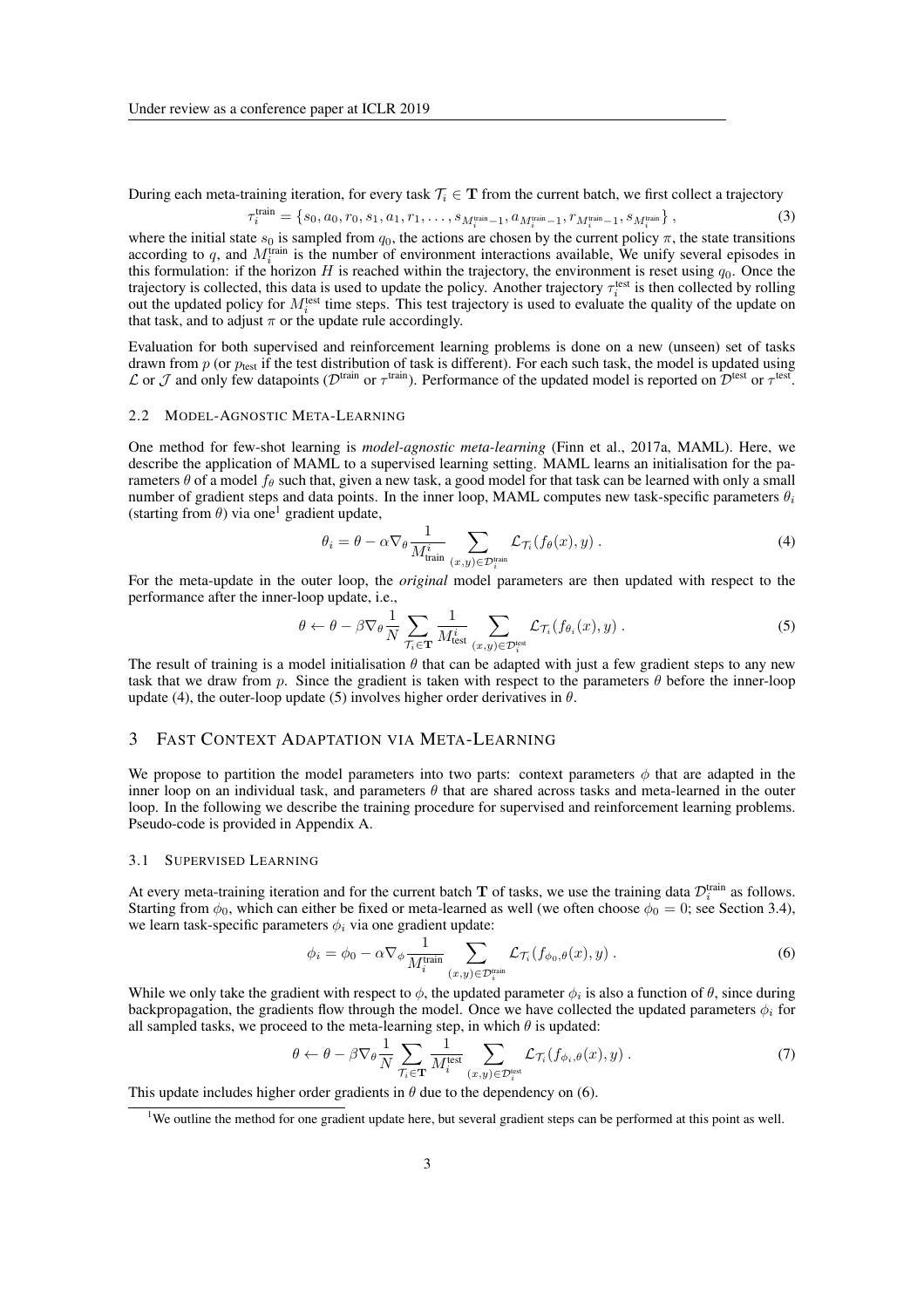

Figure 1: **Context adaptation.** A network layer  $h^l$  is augmented with additional context parameters  $\phi$  (red), which are initialised to 0 before each adaptation step. The context parameters are updated by gradient descent during each inner loop and during test time. The network parameters  $\theta$  (green) are only updated in the outer loop and shared across tasks. Hence, they stay fixed at test time. By initialising  $\phi$  to 0, the network parameters associated with the context parameters (blue) do not affect the output of the layer before adaptation. After the first adaptation step they are used to modulate the rest of the network in order to solve the new task.

#### 3.2 REINFORCEMENT LEARNING

During each iteration, for a current batch of MDPs  $\mathbf{T} = \{\mathcal{T}_i\}_{i=1}^N$ , we proceed as follows. Given  $\phi_0$  (see Section 3.4), we collect a rollout  $\tau_i^{\text{train}}$  by executing the policy  $\pi_{\phi_0,\theta}$ . We then compute task-specific parameters  $\phi_i$  via one gradient update:

$$
\phi_i = \phi_0 + \alpha \nabla_\phi \tilde{\mathcal{J}}_{\mathcal{T}_i}(\tau_i^{\text{train}}, \pi_{\phi_0, \theta}), \tag{8}
$$

where  $\tilde{J}(\tau,\pi)$  is an objective function given by any gradient-based reinforcement learning method that uses trajectories  $\tau$  produced by a parameterised policy  $\pi$  to update that policy's parameters, such as TRPO (Schulman et al., 2015) or DQN (Mnih et al., 2015). After updating the policy, we collect another trajectory  $\tau_i^{\text{test}}$  to evaluate the updated policy, where actions are chosen according to the updated policy  $\pi_{\phi_i, \theta}$ .

After doing this for all tasks in T, we continue with the meta-update step. Here, we update the parameters  $\theta$  to maximise the average performance across tasks (after individually updating  $\phi$  for them),

$$
\theta \leftarrow \theta + \beta \nabla_{\theta} \frac{1}{N} \sum_{\text{MDP}_{i} \in \mathbf{T}} \tilde{\mathcal{J}}_{\mathcal{T}_{i}}(\tau_{i}^{\text{test}}, \pi_{\phi_{i}, \theta}). \tag{9}
$$

This update includes higher order gradients in  $\theta$  due to the dependency on (8).

#### 3.3 CONDITIONING ON CONTEXT PARAMETERS

Since  $\phi$  are independent of the network input, we need to decide where and how to condition the network on them. For an output node  $h_i^{(l)}$  at a fully connected layer *l*, this can for example be done by simply concatenating  $\phi$  to the inputs to that layer:

$$
h_i^{(l)} = g\left(\sum_{j=1}^J \theta_{j,i}^{(l,h)} h_j^{(l-1)} + \sum_{k=1}^K \theta_{k,i}^{(l,\phi)} \phi_{0,k} + b\right),\tag{10}
$$

where g is a non-linear activation function, b is a bias parameter,  $\theta_{j,i}^{(l,h)}$  are the weights associated with layer input  $h_j^{(l-1)}$ , and  $\theta_{k,i}^{(l,\phi)}$  are the weights associated with the context parameter  $\phi_{0,k}$ . This is illustrated in Figure 1. The context parameters can be added at any layer. In our experiments, we add  $\phi$  at the first layer for fully connected networks.

Other conditioning methods can be used with CAML as well. E.g., for convolutional networks, we use the *feature-wise linear modulation* FiLM method (Perez et al., 2017) for image classification experiments (Section 5.2). FiLM conditions by doing an affine transformation on the feature maps: given context parameters  $\phi$  and a convolutional layer that outputs *M* feature maps  $\{h_i\}_{i=1}^M$ , FiLM applies a linear transformation to each feature map  $FilM(h_i) = \gamma_i h_i + \beta$ , where the parameters  $\gamma, \beta \in \mathbb{R}^M$  are a function of the context parameters. We use a fully connected layer  $[\gamma, \beta] = \sum_{k=1}^{K} \theta_{k,i}^{(l,\phi)} \phi_{0,k} + b$  with the identity function at the output. In our experiments, we found it helps performance to add the context parameters not at the first layer, but after a few convolutions (in our case, after the third out of four convolution operations).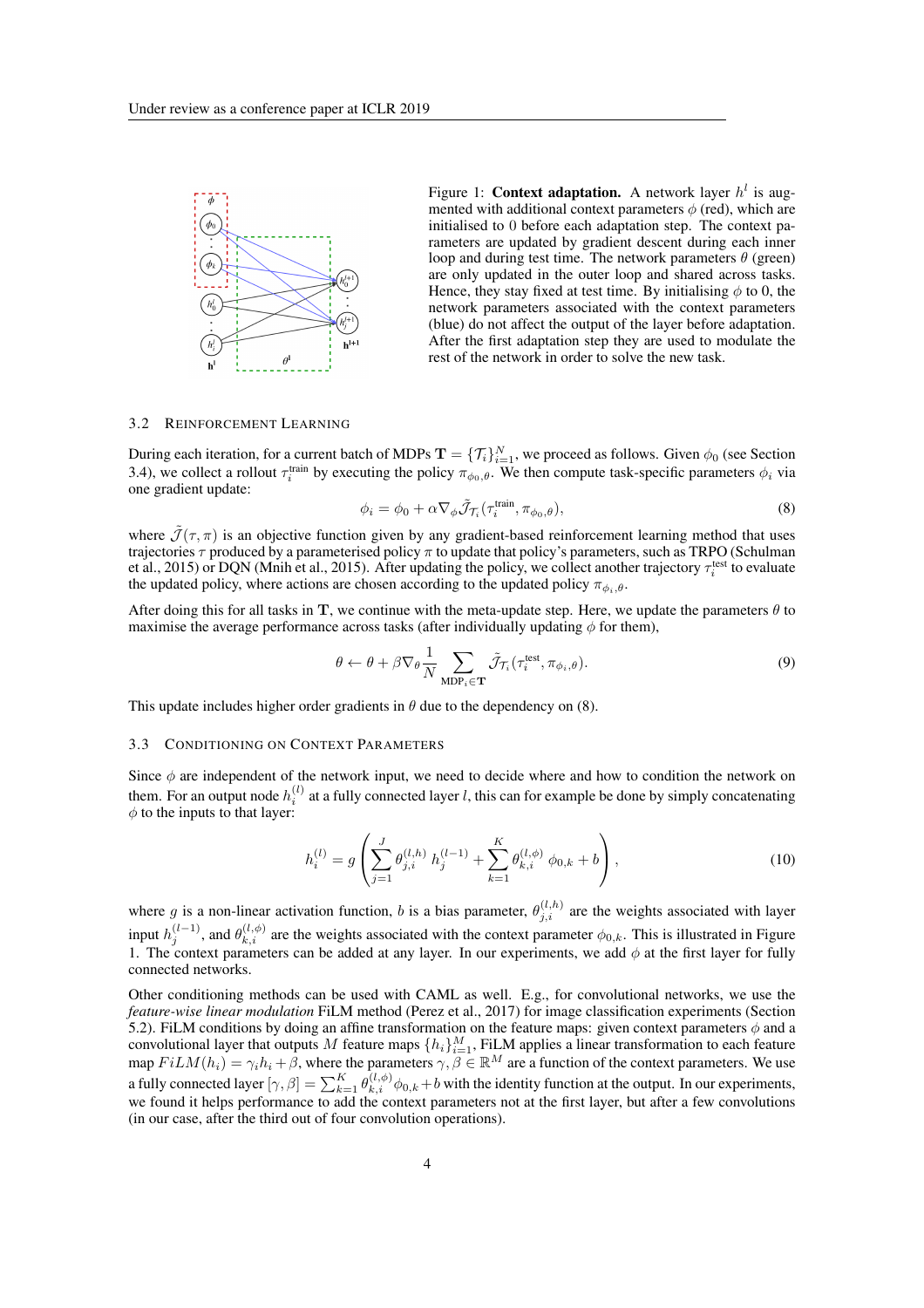#### 3.4 CONTEXT PARAMETER INITIALISATION

When learning a new task, the context parameters  $\phi$  have to be initialised to some value,  $\phi_0$ . We argue that, instead of meta-learning this initialisation as well, a fixed  $\phi_0$  is sufficient: in (10), if both  $\theta_{j,i}^{(l,\phi)}$  and  $\phi_0$  are meta-learned, the learned initialisation of  $\phi$  can be subsumed into the bias parameter *b*, and  $\phi_0$  can be set to a fixed value. The same holds for conditioning when using FiLM layers. A key benefit of CAML is therefore that it is easy to implement, since the initialisation of the context parameters does not have to be meta-learned and parameter copies are not required. We set  $\phi_0 = 0$  in our implementation, which gives the additional opportunity for visual inspection of the learned context parameters (see Sections 5.1 and 5.3).

#### 3.5 LEARNING RATE

Since the context parameters  $\phi$  are inputs to the model, the gradients at this point are not backpropagated further through any other part of the model. Furthermore, because learning  $\phi$  and  $\theta$  is decoupled, the inner loop learning rate can effectively be meta-learned by the rest of the model. This makes the method robust to the initial learning rate that is chosen for the inner loop, as we show empirically in Sections 5.1 and 5.3.

## 4 RELATED WORK

Meta-learning, or learning to learn, has been explored in various ways in the literature. One general approach is to learn the algorithm or update function itself (a.o., Schmidhuber (1987), Bengio et al. (1992), Andrychowicz et al. (2016), Ravi and Larochelle (2017)). Another approach is to meta-learn a model initialisation such that the model can perform well on a new task after only few gradient steps, such as MAML (Finn et al., 2017a). Other such methods are REPTILE (Nichol and Schulman, 2018) which does not require second order gradient computation and Meta-SGD (Li et al., 2017), which learns the per-parameter inner loop learning rate. Recent work (Grant et al., 2018; Finn et al., 2018) also considers Bayesian interpretations of MAML. The main difference to our work is that we consider to only adapt a small number of parameters in the inner learning loop / at test time, and that these parameters come in the form of input context parameters.

In Finn et al. (2017b) the authors augment the model with additional biases to improve the performance of MAML in a robotic manipulation setting. In contrast, we update *only* the context parameters in the inner loop, and initialise them to 0 before adaptation to a new task. A similar approach to ours, but in the context of neural language models, was done by Rei (2015). However, they do not consider the application of the method to the variety of domains covered by this paper (something briefly explored in the appendix of Finn et al. (2017a)).

Lee and Choi (2018) propose a framework to learn which parameters of the network to update in MAML, called MT-Nets. These learn a T-net and an M-Net. The M-net is a mask which decides which parameters to update in the inner loop, and is sampled (from a learned probability distribution) for each new task. The T-net is responsible for learning the task-specific update direction and step size. The idea of dynamic partitioning is attractive however it results in a more complex meta learning algorithm. In this work we consider a simpler, more interpretable alternative where the task-specific and shared parameters are disjoint sets.

Other meta-learning methods are also motivated by the fact that learning in a high-dimensional parameter space can pose practical difficulties, and fast adaptation in lower dimensional space is easier (e.g., Sæmundsson et al. (2018); Zhou et al. (2018)). Rusu et al. (2018) propose to learn a low-dimensional latent generative representation of (some of) the model parameters and perform gradient-based adaptation on a new task in this space, instead of the high-dimensional parameter space. Our method is similar but instead attempts to learn a latent representation of the *task* by backpropagating through the inner loss.

Context features as a component of inductive transfer were first introduced by Silver et al. (2008), who use a one-hot encoded task-specifying context as input to the network (which is not learned but predefined). They show that this works better than learning a shared feature extractor and having separate heads for all tasks. Learning a task embedding itself has been also explored, e.g., by Oreshkin et al. (2018), who use the task's training set to condition the network via FiLM (Perez et al., 2017) parameters. By contrast, we learn the context parameters via backpropagation through the same network that is used to solve the task.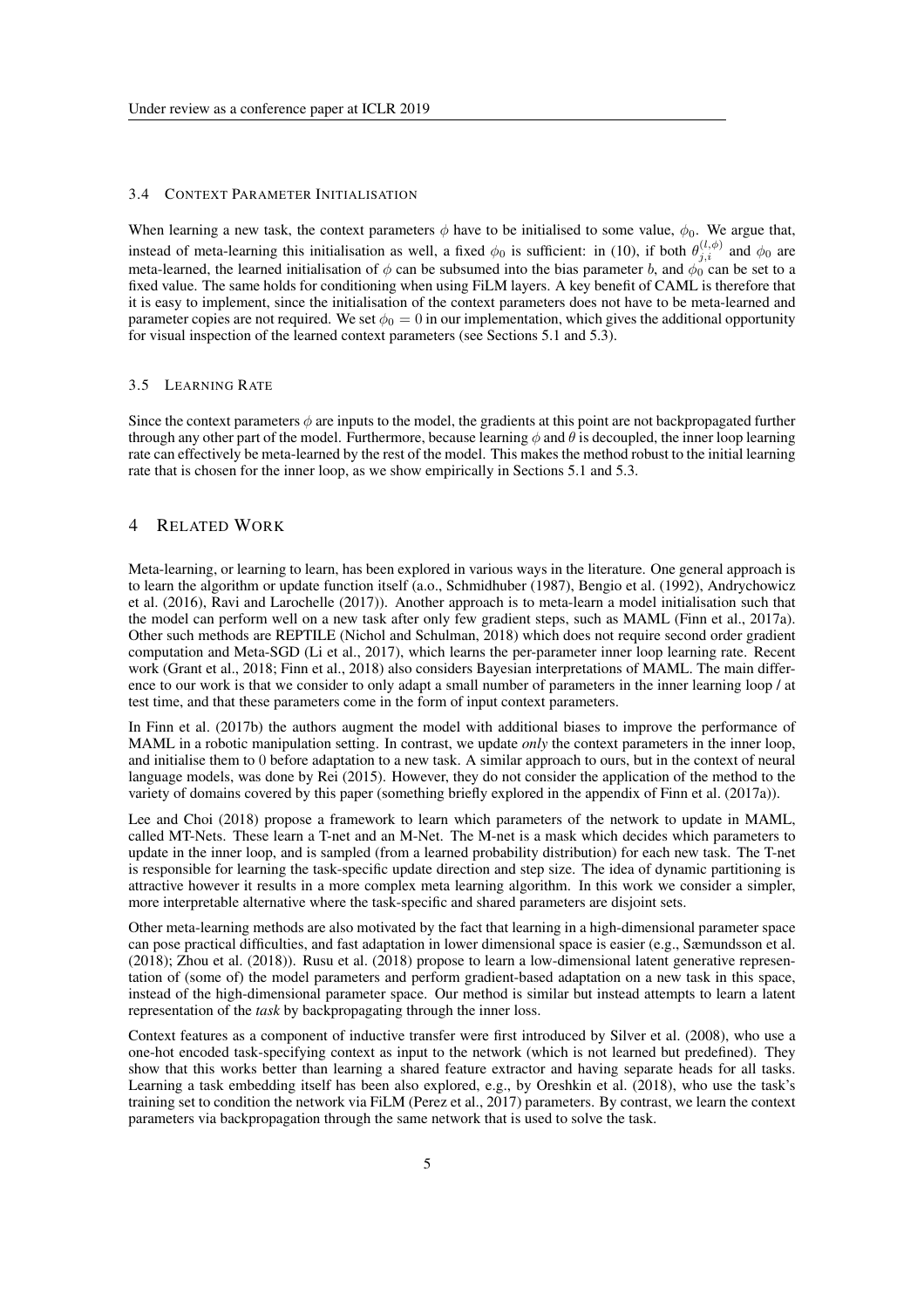|                                                                                                      | Number of Additional Input Parameters |  |  |  |  |  |    |  |
|------------------------------------------------------------------------------------------------------|---------------------------------------|--|--|--|--|--|----|--|
| Method $\begin{array}{ c c c c c } \hline 0 & 1 & 2 & 3 \end{array}$                                 |                                       |  |  |  |  |  | 50 |  |
| CAML $\parallel$ - $\parallel$ 0.84 0.21 0.20 0.19 0.19 0.19                                         |                                       |  |  |  |  |  |    |  |
| $\begin{tabular}{l cccccc} \bf{MAML} & 0.33 & 0.29 & 0.24 & 0.24 & 0.23 & 0.23 & 0.23 \end{tabular}$ |                                       |  |  |  |  |  |    |  |

Table 1: MSE results of CAML and MAML for the sine curve regression task. We vary the number of input parameters, for *k* = 10 shots. Numbers are averages over 1*,* 000 random sets of tasks. The 95% confidence intervals are *±*0*.*02 everywhere except for CAML with 1 additional input, where it is *±*0*.*06.

|              | Parallel Partitioning |                       |                       |  | <b>Stacked Partitioning</b> |                  |
|--------------|-----------------------|-----------------------|-----------------------|--|-----------------------------|------------------|
| <b>Nodes</b> | 1 <sup>st</sup> Layer | $1st$ and $2nd$ Layer | 2 <sup>nd</sup> Layer |  | $1st$ Layer                 | Last Layer       |
|              | $3.01(\pm 0.18)$      | $2.43(\pm 0.14)$      | $2.7(\pm 0.16)$       |  | $2.39(\pm 0.14)$            | $0.75(\pm 0.06)$ |
|              | $0.29(\pm 0.02)$      | $0.34(\pm 0.02)$      | $2.71(\pm 0.16)$      |  |                             |                  |
| 20           | $0.24(\pm 0.02)$      | $0.47(\pm 0.03)$      | $2.68(\pm 0.16)$      |  |                             |                  |

Table 2: MSE results for alternative partitioning schemes on the since curve regression task. We do *k* = 10 shot learning (averaged over 1*,* 000 random sets of tasks, with 95% confidence intervals in brackets). Labels indicate which parameters are task-specific. The rest of the network is shared across tasks and updated in the outer loop.

# 5 EXPERIMENTS

In this section we empirically evaluate CAML. Our extensive experiments aim to demonstrate three qualities of our method. First, adapting a small number of input parameters during the inner loop is sufficient to yield performance equivalent to or better than MAML in a range of regression, classification and reinforcement learning tasks. Like in MAML, it is possible to continue learning by performing several gradient update steps at test time, even when training using only one gradient step. Second, CAML is robust to the task-specific learning rate and scales well to more expressive networks without overfitting. Third, an embedding of the task emerges in the context parameters solely via backpropagation through the original inner loss. The implementation and scripts to reproduce the results are available at [blinded for review].

#### 5.1 REGRESSION

We start with the regression problem of fitting sine curves, using the same setup as Finn et al. (2017a) to allow a direct comparison. A task is defined by the amplitude and phase of the sine curve, and is generated by uniformly sampling the amplitude from [0.1, 0.5] and the phase from [0,  $\pi$ ]. For training, ten labelled datapoints (uniformly sampled from  $x \in [-5, 5]$ ) are given for each task for the inner loop update. Per meta-update we iterate over a batch of 25 tasks and perform gradient descent on a mean-squared error (MSE) loss. We use a neural network with two hidden layers and 40 nodes each and ReLU non-linearities. During testing we present the model with ten datapoints from 1000 newly sampled tasks and measure MSE over 100 test points.

CAML uses the same training procedure and architecture but adds context parameters. To allow a fair comparison, we add the same number of additional inputs to MAML, an extension that was also done by Finn et al. (2017b). These additional parameters are meta-learned together with the rest of the network, which can improve performance due to a more expressive gradient. Our method differs from this formulation in that we update only the context parameters in the inner loop, and reinitialise them to zero for each new task. In the outer loop, we only update the shared parameters.

Table 1 shows that CAML outperforms the original MAML (with no additional inputs) significantly, and MAML with the same network architecture by a small margin. This performance gain is possible even though at test time, CAML adapts only 2-5 parameters, instead of around 1600. To test the hypothesis that it suffices to adapt only *input parameters* per task, we also compare to alternative parameter partitions in Table 2. In *parallel partitioning*, we choose a strict *subset* of the nodes of each layer for task-specific adaptation, and meta-learn the rest. In *stacked partitioning*, we choose one or several *layers* for task-specific adaptation, and meta-learn the other layers. The results confirm that partitioning on context parameters is key to success: the other variants perform worse, often significantly so. A recent method was proposed by Lee and Choi (2018), where they also partition the network to adapt only part of it on a specific task – the partitioning mask, however, is learned. They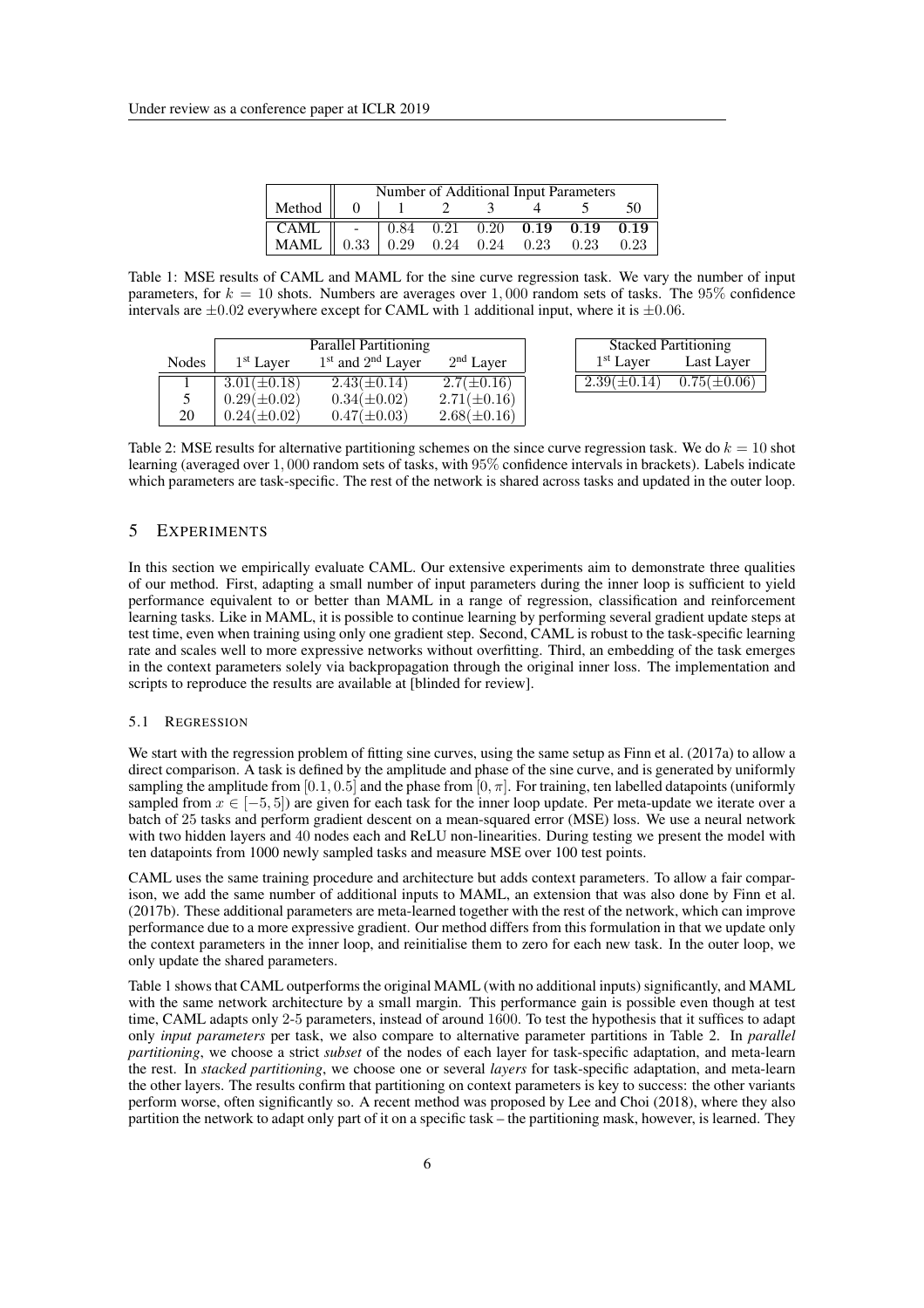



Figure 2: Performance after several gradient steps (on the same batch) averaged over 1000 unseen tasks. The size of the context parameter / additional input to MAML is 5.



Figure 3: Visualisation of what the context parameters learn given a new task. In this case we have 2 context parameters, and shown is the value they take after 5 gradient update steps on a new task. Each dot is one random task, with its colour indicating the amplitude (left) or phase (right) of that task.



Figure 4: CAML scales the model weights so that the inner learning rate is compensated by the context parameters gradients magnitude.

Figure 5: Measuring performance for different learning rates shows that CAML is more robust to this hyperparameter than MAML.

test their method on the regression task as well, but we outperform the numbers they report significantly (not shown, since we believe this might be due to implementational details). In the next section we will see that on few-shot classification, this approach achieves comparable performance to our method.

MAML is known to keep learning after several gradient update steps. We test this on our method as well, with the results shown in Figure 2 for up to 10 gradient steps. CAML outperforms MAML even after taking several gradient update steps, and is more stable, as indicated by the size of the confidence intervals and the monotonic learning curve.

As described in Section 3.4, CAML has the freedom to scale the gradients at the context parameters since they are inputs to the model and trained separately. Figure 4 plots the inner learning rate against the norm of the gradient of the context parameters at test time. We can see that the weights are adjusted so that lower learning rates bring about larger context parameter gradients and vice-versa. This results in the method being extremely robust to learning rates as confirmed by Figure 5. We plot the performance while varying the learning rate from  $10^{-7}$  to  $10^{2}$ . CAML is robust to changes in learning rate while MAML performs well only in a small range. Work by Li et al. (2017) shows that MAML can be improved by learning a parameter-specific learning rate, which, however, introduces a lot of additional parameters.

CAML's performance on the regression task correlates with how many variables are needed to encode the tasks. In these experiments, two parameters vary between tasks, which is exactly the context parameter dimensionality at which CAML starts to perform well (the optimal encoding is three dimensional, as phase is periodic). This suggests CAML may indeed learn task descriptions in the context parameters. Figure 3 illustrates this by plotting the value of the learned inputs against the amplitude/phase of the task in the case of two context parameters. The model learns a smooth embedding in which interpolation between tasks is possible.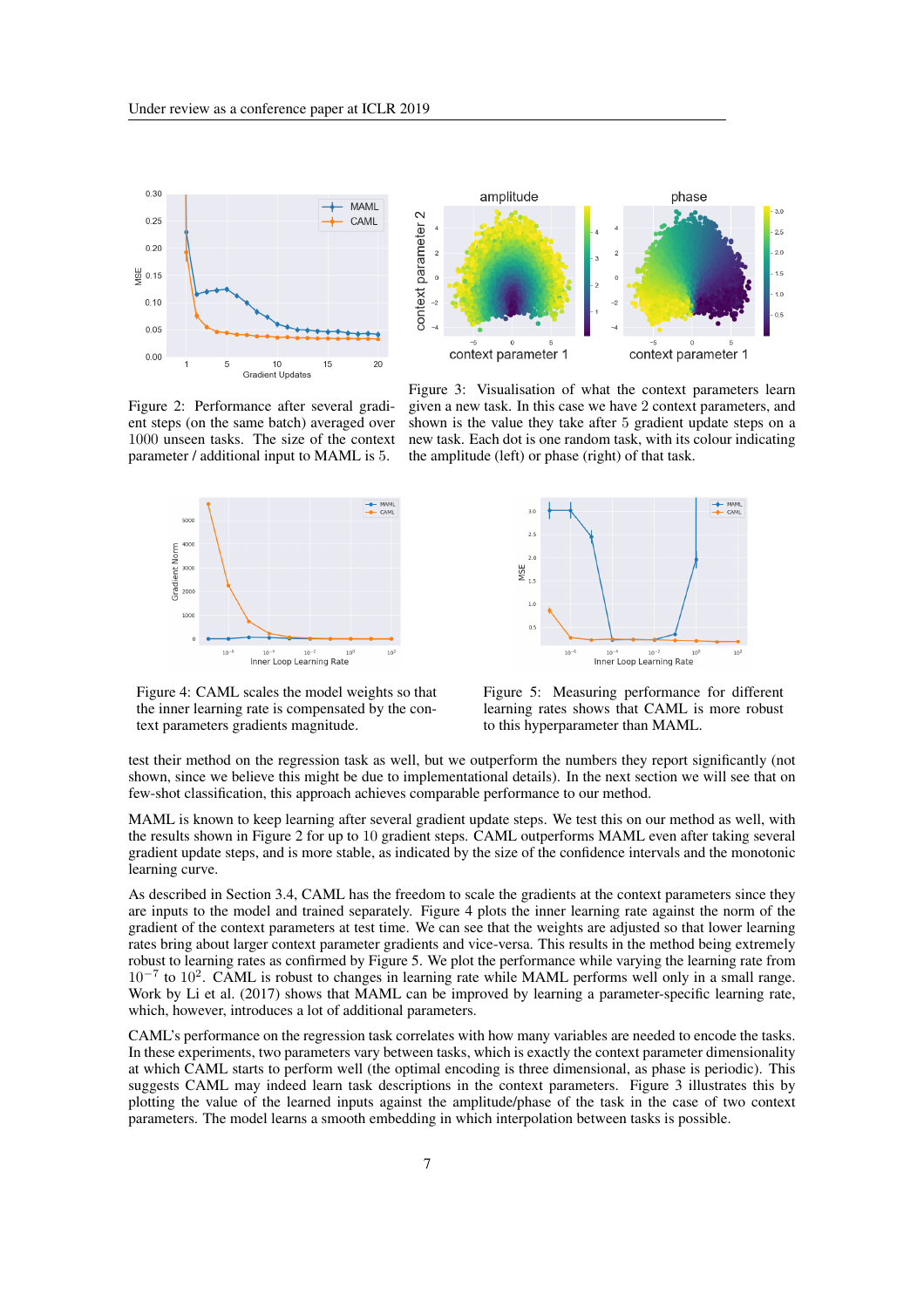|                                            | 5-way accuracy     |                    |  |
|--------------------------------------------|--------------------|--------------------|--|
| Model                                      | $1$ -shot          | $5$ -shot          |  |
| Matching Nets (Vinyals et al., 2016)       | $46.6\%$           | $60.0\%$           |  |
| Meta LSTM (Ravi and Larochelle, 2017)      | $43.44 \pm 0.77\%$ | $60.60 \pm 0.71\%$ |  |
| Prototypical Networks (Snell et al., 2017) | $49.42 \pm 0.78\%$ | $68.20 \pm 0.66\%$ |  |
| Meta-SGD (Li et al., 2017)                 | $50.47 \pm 1.87\%$ | $64.03 \pm 0.94\%$ |  |
| REPTILE (Nichol and Schulman, 2018)        | $49.97 + 0.32\%$   | $65.99 \pm 0.58\%$ |  |
| PLATIPUS (Finn et al., 2018)               | $50.13 \pm 1.86\%$ |                    |  |
| MT-NET (Lee and Choi, 2018)                | $51.70 \pm 1.84\%$ |                    |  |
| VERSA (Gordon et al., 2018)                | $50.70 \pm 0.86\%$ | $65.03 \pm 0.66\%$ |  |
| MAML (32) (Finn et al., 2017a)             | $48.07 \pm 1.75\%$ | $63.15 \pm 0.91\%$ |  |
| <b>MAML</b> (64)                           | $44.70 \pm 1.69\%$ | $61.87 \pm 0.93\%$ |  |
| CAML(32)                                   | $47.24 \pm 0.65\%$ | $59.05 \pm 0.54\%$ |  |
| CAML(64)                                   | $49.56 \pm 0.68\%$ | $63.94 \pm 0.55\%$ |  |
| <b>CAML</b> (128)                          | $49.84 \pm 0.68\%$ | $64.63 \pm 0.54\%$ |  |
| <b>CAML</b> (256)                          | $51.23 \pm 0.70\%$ | $65.20 \pm 0.54\%$ |  |
| <b>CAML</b> (512)                          | $51.82 \pm 0.65\%$ | $65.85 \pm 0.55\%$ |  |
| CAML (256, first order)                    | $49.84 \pm 0.71\%$ | $64.26 \pm 0.55\%$ |  |
| CAML (512, first order)                    | $49.92 \pm 0.68\%$ | $63.59 \pm 0.57\%$ |  |

Table 3: Few-shot classification results on the Mini-Imagenet test set (average accuracy with 95% confidence intervals on a random set of 1000 tasks). We compare to existing methods on this benchmark that use deep convolutional networks, and MAML with a larger network (results obtained with the author's open sourced code, with all hyperparameters unchanged except the number of filters).

#### 5.2 CLASSIFICATION

To evaluate CAML on a more challenging problem, we test it on the competitive few-shot image classification benchmark Mini-Imagenet (Ravi and Larochelle, 2017). In *N*-way *K*-shot classification. a task is a random selection of *N* classes, for each of which the model gets to see *K* examples. From these it must learn to classify unseen images from the *N* classes. The Mini-Imagenet dataset consists of 64 training classes, 12 validation classes, and 24 test classes. During training, we generate a task by selecting *N* classes at random from the 64 classes and training the model on  $\tilde{K}$  examples of each, i.e., a batch of  $N \times \tilde{K}$  images. The meta-update is done on a set of unseen images of the same classes.

On this benchmark, MAML uses a network with four convolutional layers with 32 filters each and one fully connected layer at the output (Finn et al., 2017a). We use the same network architecture, but with between 32 and 512 filters per layer. We use 100 context parameters and add a FiLM layer (see Section 3.3) that conditions on these after the third convolutional layer. The parameters of the FiLM layer are meta-learned with the rest of the network, i.e., they are part of  $\theta$ . All our models were trained with two gradient steps in the inner loop and evaluated with two gradient steps (note: MAML was trained with five inner-loop gradient steps and evaluated with ten gradient steps). The inner learning rate was set to 1.0. Following Finn et al. (2017a), we ran each experiment for 60*K* meta-iterations and selected the model with the highest validation accuracy for evaluation on the test set.

Table 3 shows our results on Mini-Imagenet held-out test data for 5-way 1-shot and 5-shot classification. We compare to a number of existing meta-learning approaches that use convolutional neural networks, including MAML. Our largest model (512 filters) clearly outperforms MAML, and outperforms the other methods on the 1-shot classification task. On 5-shot classification, the best results are obtained by prototypical networks (Snell et al., 2017), a method that is specific to few-shot classification and works by computing distances to prototype representations of each class. Our smallest model (32 filters) under-performs MAML (within the confidence intervals). As we can see, CAML benefits from increasing model expressiveness: since we only adapt the context parameters in the inner loop per task, CAML can substantially increase the network size, without overfitting during the inner loop update. We tested scaling up MAML to a larger network size as well (see Table 3), but found that this hurt accuracy. The table only compares CAML to approaches that use conventional convolutional neural networks. Approaches that use much deeper, residual networks (e.g., Gidaris and Komodakis (2018), (Bauer et al., 2017), (Oreshkin et al., 2018), (Qiao et al., 2017)) can achieve higher accuracies. To the best of our knowledge, the LEO method by Rusu et al. (2018) is the current state of the art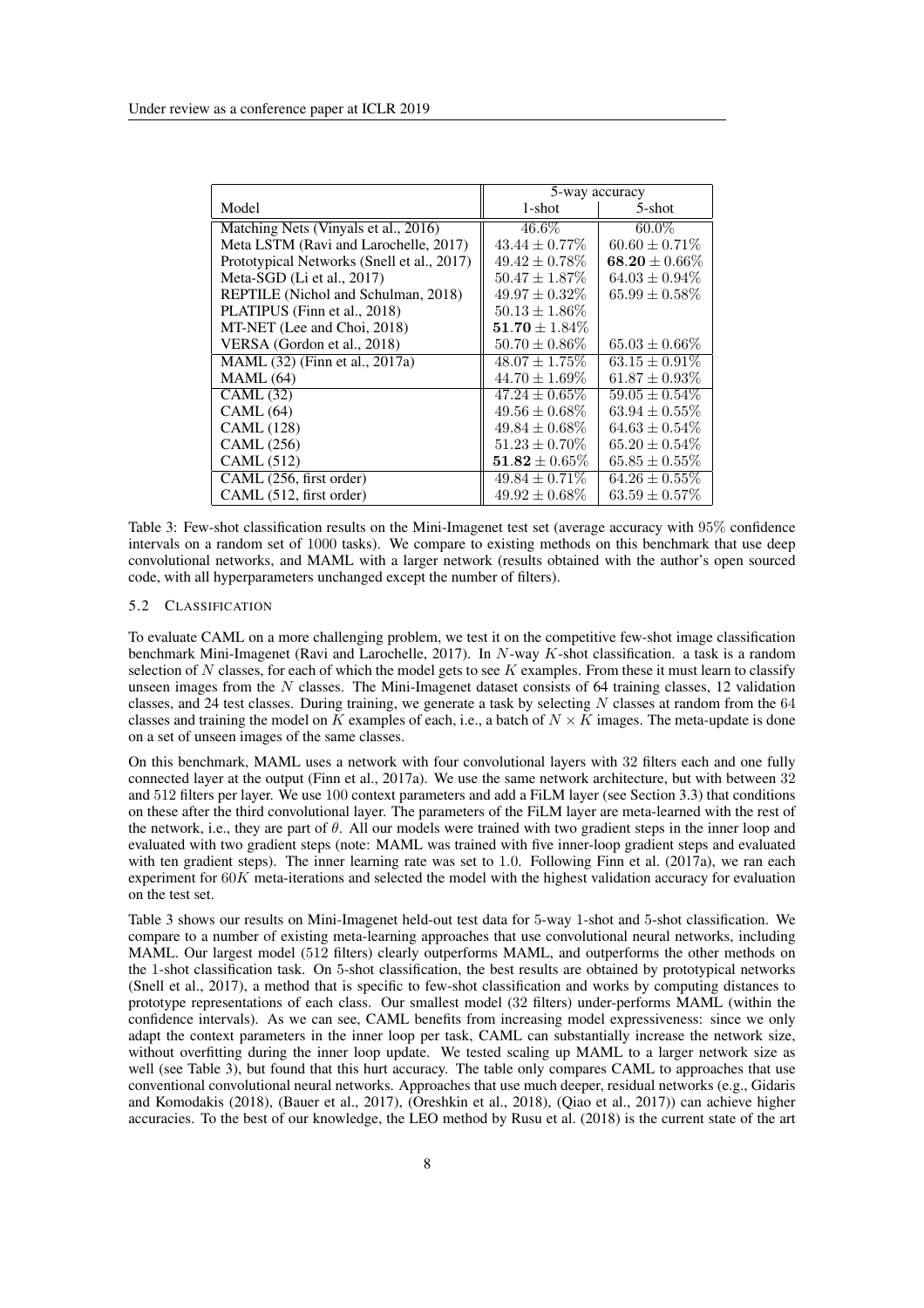

(a) Performance per gradient update. (b) Performance per learning rate. (c) Learned task embedding.

Figure 6: 2D navigation task analysis. Figure 6a shows the performance of each method as more gradient updates are performed. Figure 6b shows the performance of each method after 2 updates as the inner loop learning rate is increased. As in the case of regression CAML is not afected by this parameter. Figure 6c describes the goal position of different 2D navigation tasks and the corresponding context parameter activation obtained by performing 2 gradient updates. We can see that the context parameters represent an interpretable embedding of the task at hand. Context parameter 1 seems to encode the y position, while context parameter 2 encodes the x position.

with  $60\%$  and  $75.7\%$  accuracy on 1 and 5-shot respectively. Our method can be readily applied to deep residual networks as well, and we leave this exploration for future work. Table 3 also shows the first order approximation of our largest models, where the gradient with respect to  $\theta$  is not backpropagated through the inner loop update of the context parameters  $\phi$ . As expected, this results in a lower accuracy (a drop of  $1 - 2\%$ ), but we are still able to outperform MAML with a first-order version of our largest network.

Thus, CAML can achieve much higher accuracies than MAML by increasing the network size, without overfitting. Our results are obtained by only adjusting 100 parameters at test time, instead of *>* 30*,* 000 like MAML.

### 5.3 REINFORCEMENT LEARNING

To demonstrate the versatility of CAML, we also perform preliminary reinforcement learning experiments on a 2D Navigation task, also introduced by Finn et al. (2017a). In this domain, the agent moves in a 2D world using continuous actions. At each timestep it is given a negative reward proportional to its distance from a pre-defined goal position. Each task is defined by a new unknown goal position.

We follow the same procedure as Finn et al. (2017a). Goals are sampled from an interval of  $(x, y) = [-0.5, 0.5]$ . At each step we sample 20 tasks for both the inner and outer loops and testing is performed on 40 new unseen tasks. We perform learning for 500 iterations and the best performing policy during training is then presented with new test tasks and allowed two gradient updates. For each update, the total reward over 20 rollouts per task is measured. We use a two-layer network with 100 units per layer and ReLU non-linearities to represent the policy and a linear value function approximator. For CAML we use five context parameters at the input layer.

In terms of performance (Fgure 6a) we can see that the two methods are highly competitive. MAML performs better after the first gradient update after it is surpassed by CAML. Figure 6b, which plots performance for several learning rates, shows that CAML is again less sensitive to the inner loop learning rate. Only when using a learning rate of 0.1 is MAML competitive in performance. Furthermore, CAML adapts 5 parameters whereas MAML adapts around 10*,* 000 parameters.

As with regression, the optimal task embedding is low dimensional enough to plot. We therefore apply CAML with two context parameters and plot how these correlate with the actual position of the goal for 200 test tasks. Figure 6c shows that the context parameters obtained after two policy gradient updates represent a disentangled embedding of the actual task. Specifically, context parameter 1 appears to encode the *y* position of the goal, while context parameter 2 encodes the *x* position. Hence, CAML can learn compact potentially interpretable task embeddings via backpropagation through the inner loss.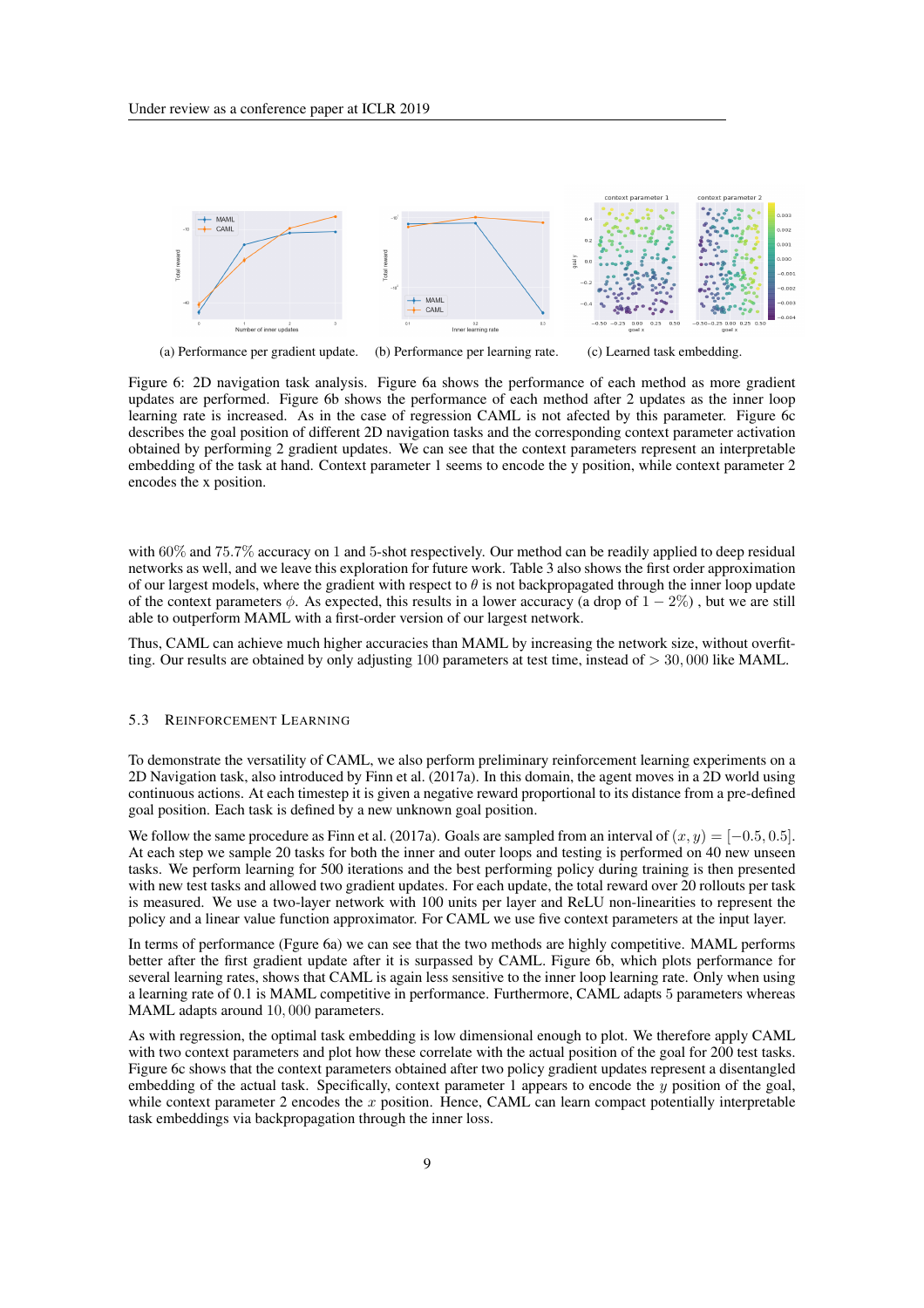# 6 CONCLUSION AND FUTURE WORK

In this paper we introduced CAML, a meta-learning approach for fast adaptation that introduces context parameters in addition to the model's parameters. The context parameters are used to modulate the whole network during the inner loop of meta-learning, while the rest of the network parameters are adapted in the outer loop and shared across tasks. On regression, our method outperforms MAML and is superior to naive approaches to partitioning network parameters. We also showed that CAML is highly competitive with state of the art methods on few shot classification using CNNs. In addition to this, we experimented extensively with some unique properties that specifically arise from the way that our method is formulated, such as robustness to learning rate and the emergence of task embeddings at the context parameters. Another interesting extension would be to inspect the context parameter representations learned by CAML on the Mini-Imagenet benchmark using advanced dimensionality reduction techniques.

In this paper we performed some preliminary RL experiments. We are interested in extending CAML to more challenging problems and explore its role in allowing for smart exploration in order to identify the task at hand. It would also be interesting to consider probabilistic extensions along the lines of PLATIPUS (Finn et al., 2018) where the context parameters include uncertainty about the task.

Finally, the intriguing empirical properties of CAML detailed in this work will be the base of more theoretical investigations in the future.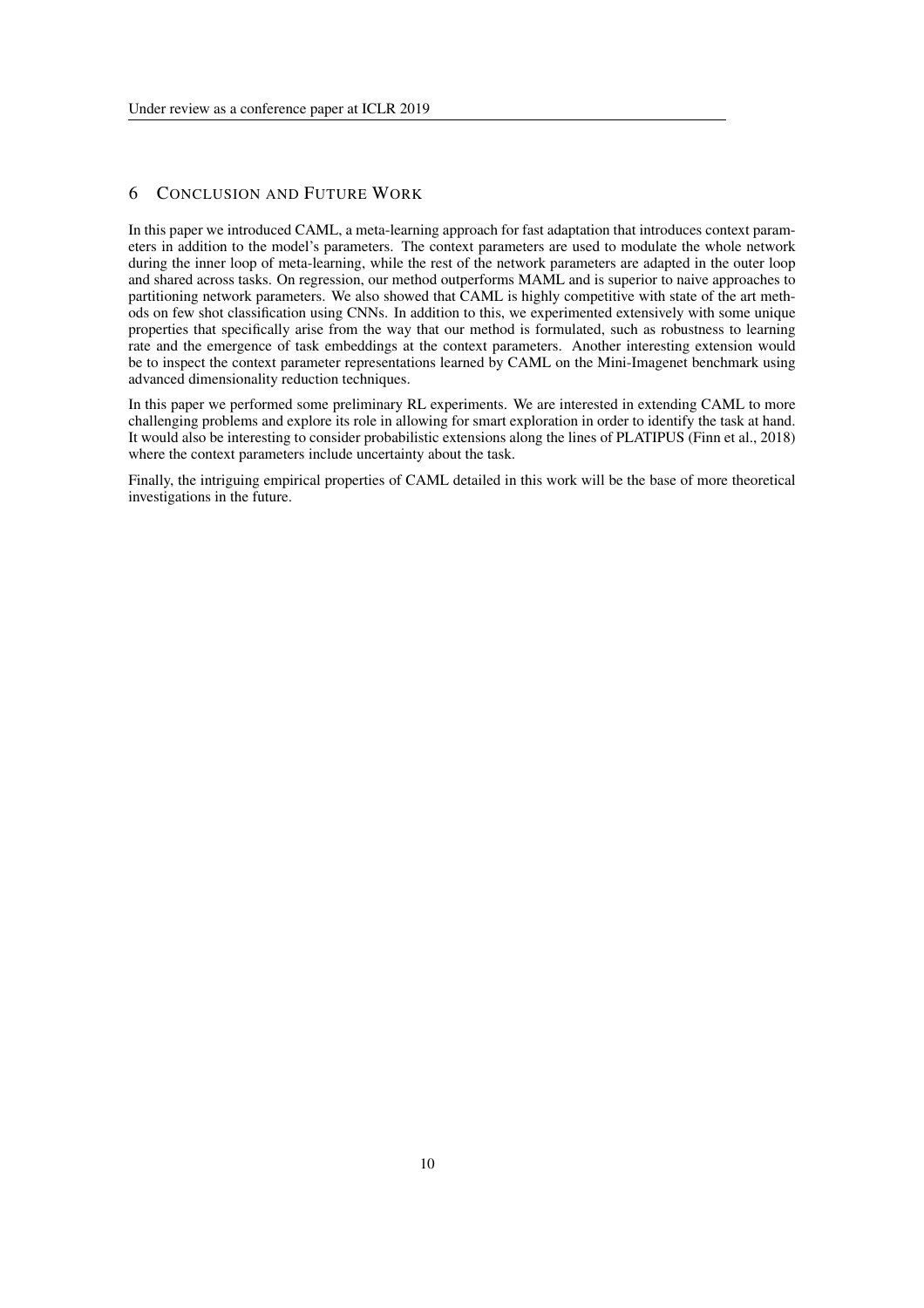### **REFERENCES**

- Marcin Andrychowicz, Misha Denil, Sergio Gomez, Matthew W Hoffman, David Pfau, Tom Schaul, Brendan Shillingford, and Nando De Freitas. Learning to learn by gradient descent by gradient descent. In Advances in Neural Information Processing Systems, pages 3981–3989, 2016.
- Matthias Bauer, Mateo Rojas-Carulla, Jakub Bartlomiej Swikatkowski, Bernhard Scholkopf, and Richard E Turner. Discriminative k-shot learning using probabilistic models. arXiv preprint arXiv:1706.00326, 2017.
- Samy Bengio, Yoshua Bengio, Jocelyn Cloutier, and Jan Gecsei. On the optimization of a synaptic learning rule. In Preprints Conf. Optimality in Artificial and Biological Neural Networks, pages 6–8. Univ. of Texas, 1992.
- Jeff Donahue, Yangqing Jia, Oriol Vinyals, Judy Hoffman, Ning Zhang, Eric Tzeng, and Trevor Darrell. Decaf: A deep convolutional activation feature for generic visual recognition. In International conference on machine learning, pages 647–655, 2014.
- Chelsea Finn, Pieter Abbeel, and Sergey Levine. Model-agnostic meta-learning for fast adaptation of deep networks. arXiv preprint arXiv:1703.03400, 2017a.
- Chelsea Finn, Tianhe Yu, Tianhao Zhang, Pieter Abbeel, and Sergey Levine. One-shot visual imitation learning via meta-learning. arXiv preprint arXiv:1709.04905, 2017b.
- Chelsea Finn, Kelvin Xu, and Sergey Levine. Probabilistic model-agnostic meta-learning. arXiv preprint arXiv:1806.02817, 2018.
- Spyros Gidaris and Nikos Komodakis. Dynamic few-shot visual learning without forgetting. In Proceedings of the IEEE Conference on Computer Vision and Pattern Recognition, pages 4367–4375, 2018.
- Jonathan Gordon, John Bronskill, Matthias Bauer, Sebastian Nowozin, and Richard E Turner. Decisiontheoretic meta-learning: Versatile and efficient amortization of few-shot learning. arXiv preprint arXiv:1805.09921, 2018.
- Erin Grant, Chelsea Finn, Sergey Levine, Trevor Darrell, and Thomas Griffiths. Recasting gradient-based metalearning as hierarchical bayes. arXiv preprint arXiv:1801.08930, 2018.
- Kaiming He, Xiangyu Zhang, Shaoqing Ren, and Jian Sun. Delving deep into rectifiers: Surpassing human-level performance on imagenet classification. In Proceedings of the IEEE international conference on computer vision, pages 1026–1034, 2015.
- Diederik P Kingma and Jimmy Ba. Adam: A method for stochastic optimization. arXiv preprint arXiv:1412.6980, 2014.
- Iasonas Kokkinos. Ubernet: Training a universal convolutional neural network for low-, mid-, and high-level vision using diverse datasets and limited memory. In CVPR, volume 2, page 8, 2017.
- Yoonho Lee and Seungjin Choi. Gradient-based meta-learning with learned layerwise metric and subspace. In International Conference on Machine Learning, pages 2933–2942, 2018.
- Zhenguo Li, Fengwei Zhou, Fei Chen, and Hang Li. Meta-sgd: Learning to learn quickly for few shot learning. arXiv preprint arXiv:1707.09835, 2017.
- Volodymyr Mnih, Koray Kavukcuoglu, David Silver, Andrei A Rusu, Joel Veness, Marc G Bellemare, Alex Graves, Martin Riedmiller, Andreas K Fidjeland, Georg Ostrovski, et al. Human-level control through deep reinforcement learning. Nature, 518(7540):529, 2015.
- Alex Nichol and John Schulman. Reptile: a scalable metalearning algorithm. arXiv preprint arXiv:1803.02999, 2018.
- Boris N Oreshkin, Alexandre Lacoste, and Pau Rodriguez. Tadam: Task dependent adaptive metric for improved few-shot learning. arXiv preprint arXiv:1805.10123, 2018.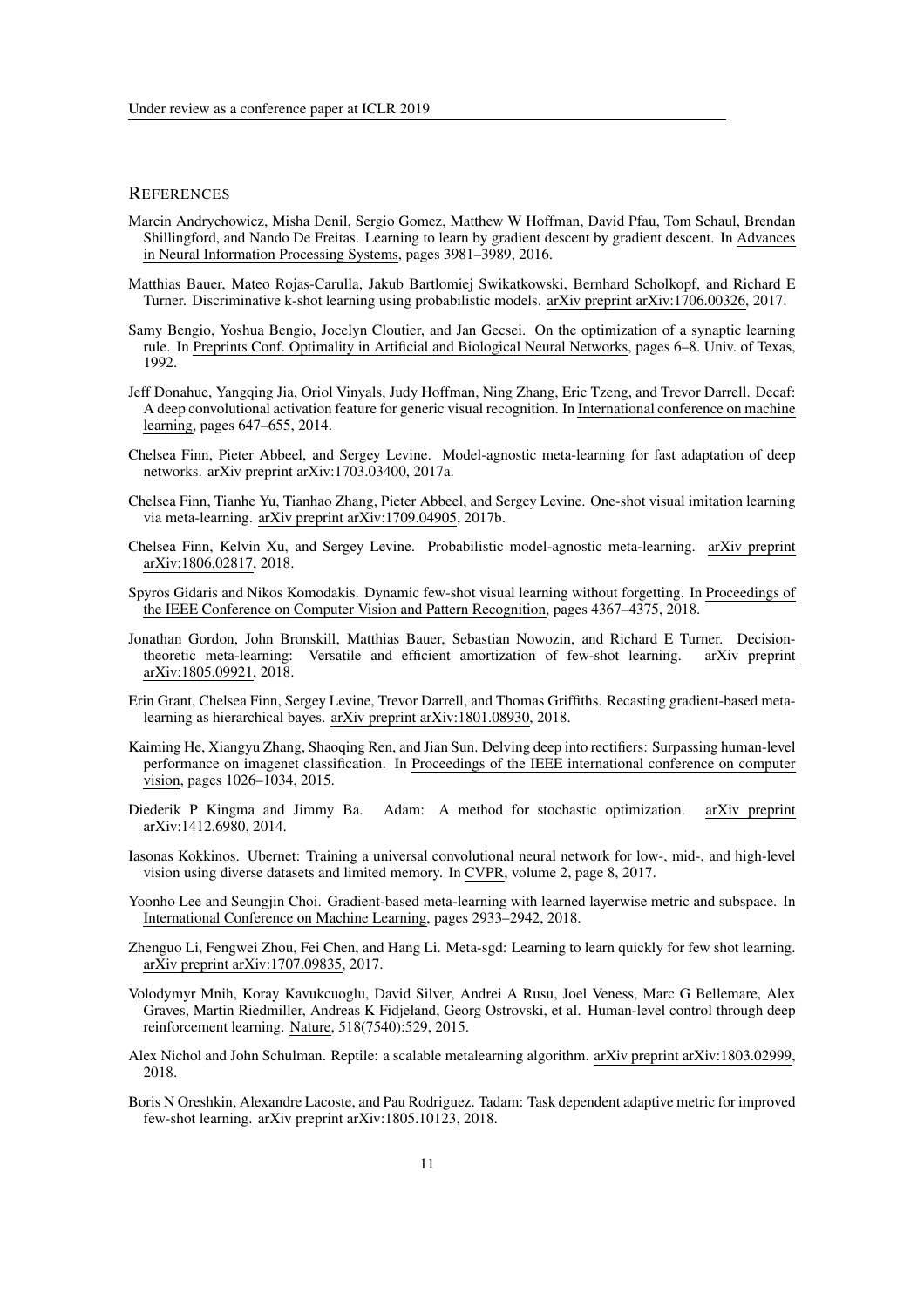- Ethan Perez, Florian Strub, Harm De Vries, Vincent Dumoulin, and Aaron Courville. Film: Visual reasoning with a general conditioning layer. arXiv preprint arXiv:1709.07871, 2017.
- Siyuan Qiao, Chenxi Liu, Wei Shen, and Alan L Yuille. Few-shot image recognition by predicting parameters from activations. CoRR, abs/1706.03466, 1, 2017.
- Sachin Ravi and Hugo Larochelle. Optimization as a model for few-shot learning. In International Conference on Learning Representations (ICLR), 2017, 2017.
- Marek Rei. Online representation learning in recurrent neural language models. arXiv preprint arXiv:1508.03854, 2015.
- Andrei A Rusu, Dushyant Rao, Jakub Sygnowski, Oriol Vinyals, Razvan Pascanu, Simon Osindero, and Raia Hadsell. Meta-learning with latent embedding optimization. arXiv preprint arXiv:1807.05960, 2018.
- Steindor Sæmundsson, Katja Hofmann, and Marc Peter Deisenroth. Meta reinforcement learning with latent ´ variable gaussian processes. arXiv preprint arXiv:1803.07551, 2018.
- Jürgen Schmidhuber. Evolutionary Principles in Self-referential Learning: On Learning how to Learn: the Meta-meta-meta...-hook. 1987.
- John Schulman, Sergey Levine, Pieter Abbeel, Michael Jordan, and Philipp Moritz. Trust region policy optimization. In International Conference on Machine Learning, pages 1889–1897, 2015.
- Daniel L Silver, Ryan Poirier, and Duane Currie. Inductive transfer with context-sensitive neural networks. Machine Learning, 73(3):313, 2008.
- Jake Snell, Kevin Swersky, and Richard Zemel. Prototypical networks for few-shot learning. In Advances in Neural Information Processing Systems, pages 4077–4087, 2017.
- Oriol Vinyals, Charles Blundell, Tim Lillicrap, Daan Wierstra, et al. Matching networks for one shot learning. In Advances in Neural Information Processing Systems, pages 3630–3638, 2016.
- Nicolai Wojke, Alex Bewley, and Dietrich Paulus. Simple online and realtime tracking with a deep association metric. In Image Processing (ICIP), 2017 IEEE International Conference on, pages 3645–3649. IEEE, 2017.
- Fengwei Zhou, Bin Wu, and Zhenguo Li. Deep meta-learning: Learning to learn in the concept space. arXiv preprint arXiv:1802.03596, 2018.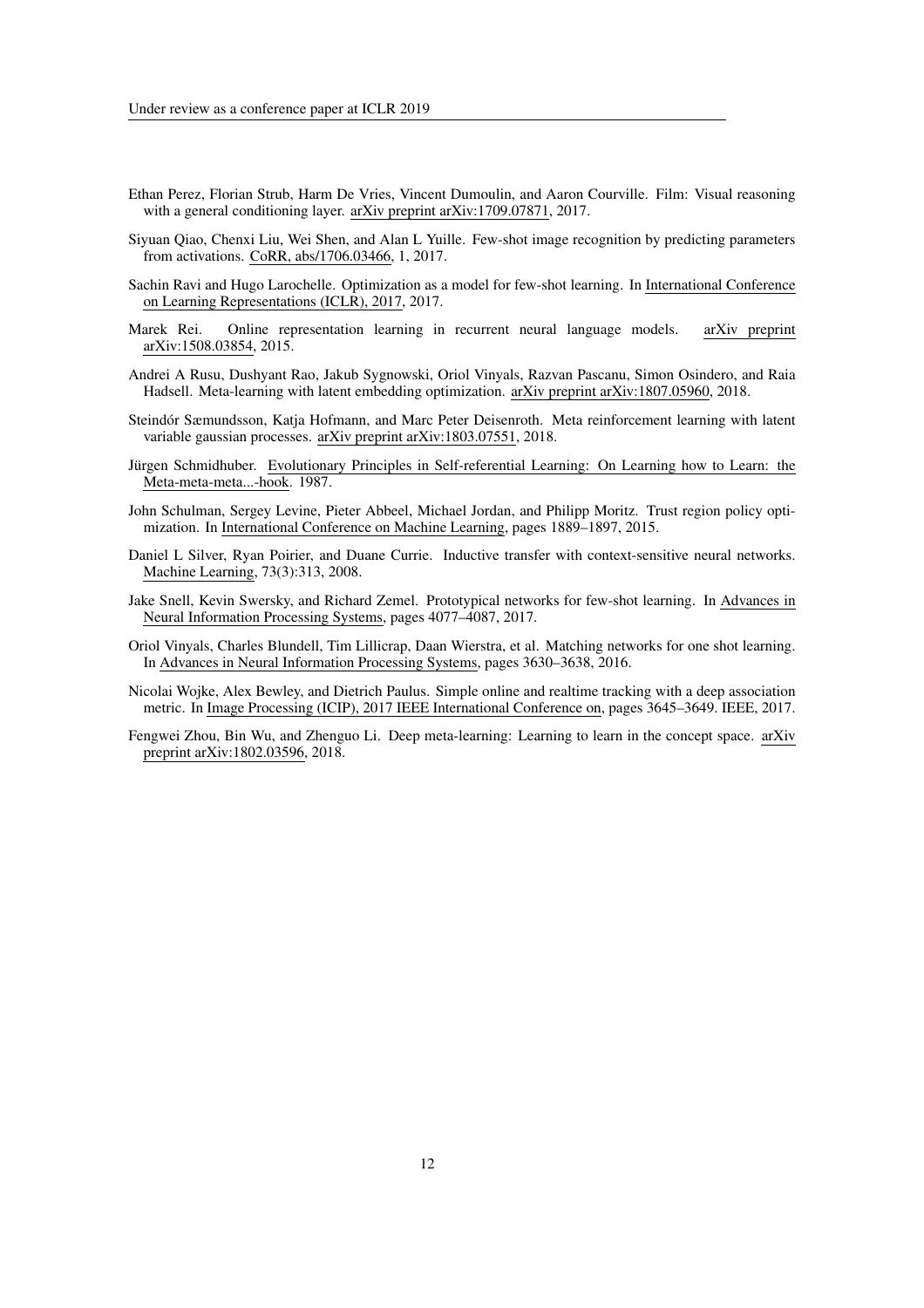# Appendix

# A PSEUDO-CODE

Algorithm 1 CAML for Supervised Learning

**Require:** Distribution over tasks  $p(\mathcal{T})$ **Require:** Step sizes  $\alpha$  and  $\beta$ **Require:** Initial model  $f_{\phi_0, \theta}$  with  $\theta$  initialised randomly and  $\phi_0 = 0$ 1: **while** not done **do**<br>2: Sample batch of 2: Sample batch of tasks  $\mathbf{T} = {\mathcal{T}_i}_{i=1}^N$  where  $\mathcal{T}_i \sim p$ 3: for all  $\mathcal{T}_i \in \mathbf{T}$  do 4:  $\mathcal{D}_i^{\text{train}}, \mathcal{D}_i^{\text{test}} \sim q_{\mathcal{T}_i}$ 5:  $\phi_0 = 0$ 6:  $\phi_i = \phi_0 - \alpha \nabla_\phi \frac{1}{M_i^{\text{train}}} \sum_{(\alpha, \beta) \in \mathcal{C}}$  $\sum_{(x,y)\in\mathcal{D}_i^{\text{train}}} \mathcal{L}_{\mathcal{T}_i}(f_{\phi_0,\theta}(x),y)$ 7: end for 8:  $\theta \leftarrow \theta - \beta \nabla_{\theta} \frac{1}{N} \sum_{\tau \in \mathbb{R}^N}$  $\tau_i \in \mathbf{T}$  $\frac{1}{M_i^{\text{test}}}$  $\sum_{(x,y)\in\mathcal{D}_i^{\text{test}}}\mathcal{L}_{\mathcal{T}_i}(f_{\phi_i,\theta}(x,y))$ 9: end while

# Algorithm 2 CAML for RL

**Require:** Distribution over tasks  $p(\mathcal{T})$ **Require:** Step sizes  $\alpha$  and  $\beta$ **Require:** Initial policy  $\pi_{\phi_0,\theta}$  with  $\theta$  initialised randomly and  $\phi_0 = 0$ 1: while not done do 2: Sample batch of tasks  $\mathbf{T} = {\mathcal{T}_i}_{i=1}^N$  where  $\mathcal{T}_i \sim p$ 3: **for all**  $\mathcal{T}_i \in \mathbf{T}$  **do**<br>4: Collect rollout  $\tau_i^{\text{train}}$  using  $\pi_{\phi_0, \theta}$ 5:  $\phi_i = \phi_0 + \alpha \nabla_\phi \tilde{\mathcal{J}}_{\mathcal{I}_i}(\tau_i^{\text{train}}, \pi_{\phi_0, \theta})$ 6: Collect rollout  $\tau_i^{\text{test}}$  using  $\pi_{\phi_i, \theta}$ 7: end for 8:  $\theta \leftarrow \theta + \beta \nabla_{\theta} \frac{1}{N} \sum_{\tau \in \mathcal{T}}$  $\sum_{\mathcal{T}_i \in \mathbf{T}} \tilde{\mathcal{J}}_{\mathcal{T}_i}(\tau^{\text{test}}_i, \pi_{\phi_i, \theta})$ 9: end while

#### B EXPERIMENTS

#### B.1 CLASSIFICATION

For Mini-Imagenet, our model takes as input images of size  $84 \times 84 \times 3$  and has 5 outputs, one for each class. The model has four modules that each consist of: a 2*D* convolution with a  $3 \times 3$  kernel, padding 1 and 128 filters, a batch normalisation layer, a max-pooling operation with kernel size 2, if applicable a FiLM transformation (only at the third convolution, details below), and a ReLU activation function. The output size of these four blocks is  $5 \times 5 \times 128$ , which we flatten to a vector and feed into one fully connected layer.

The FiLM layer itself is a fully connected layer with inputs  $\phi$  and a 256-dimensional output and the identity function at the output. The output is divided into  $\gamma$  and  $\beta$ , each of dimension 128, which are used to transform the filters that the convolutional operation outputs. The context vector is of size 100 (other sizes tested: 50, 200) and is added after the third convolution (other versions tested: at the first, second or fourth convolution).

The network is initialised using He et al. (2015) initialisation for the weights of the convolutional and fully connected weights (including the FiLM layer weights). The bias parameters are initialised to zero, except at the FiLM layer.